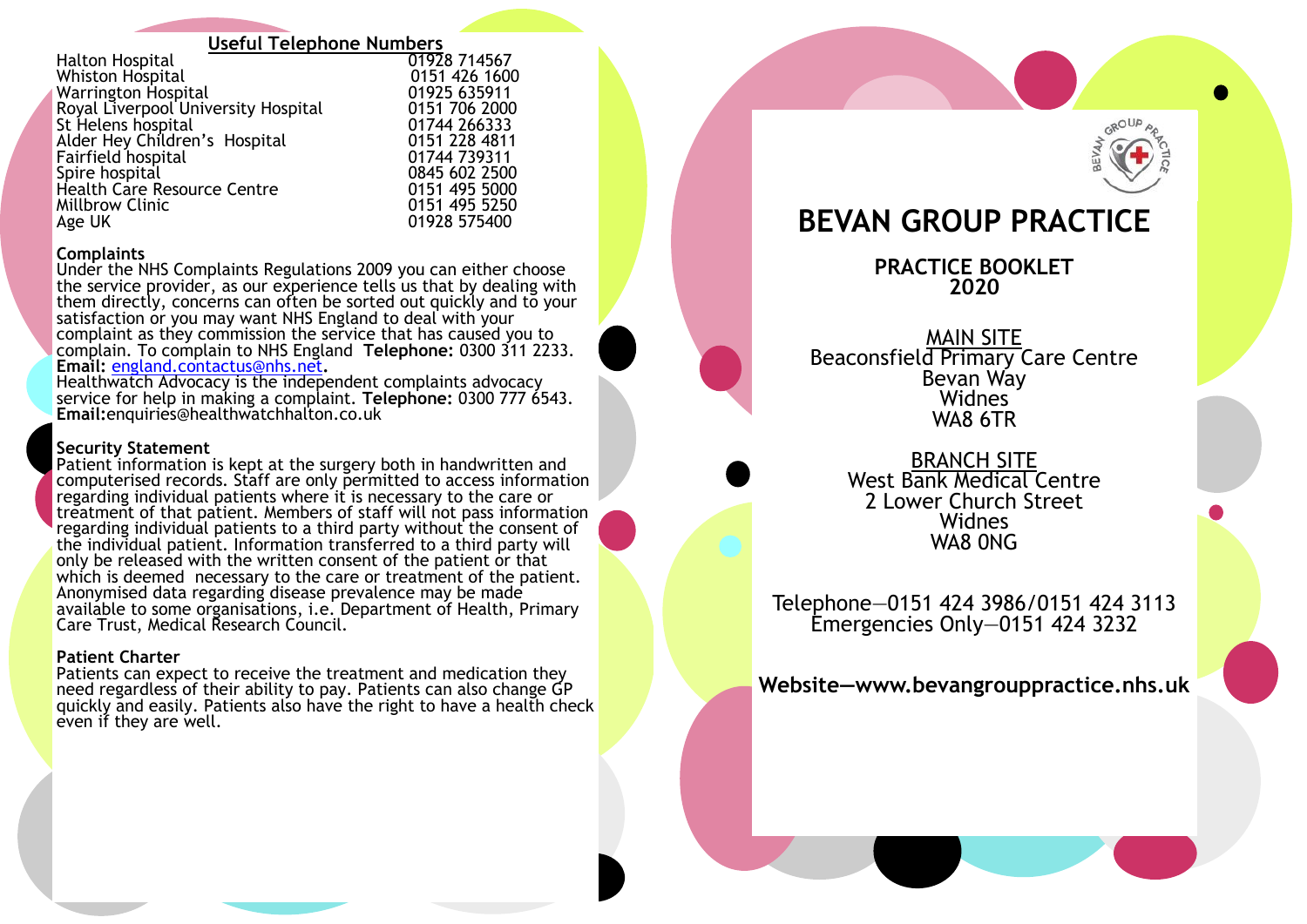# **WELCOME TO OUR PRACTICE**

**THE GP'S:** DR M H Tseung MB ChB (Partner) DR J S Breeden MB ChB (Partner) DR S Veedu MBBS (Partner) DR M A O'Connor MB ChB (Partner) DR F Kassim MB (Partner) DR J Ryan MB (Salaried GP) DR C Duffy MB (Salaried GP) DR L Gibson (Salaried GP) DR A Ahmed (Salaried GP) DR M Cheng (salaried GP)

We are a training practice and could have up to two GP Registrars working and training within the Practice. The Registrars are fully qualified medical doctors.

# **Surgery Opening Hours**

Monday - Friday 8.00am - 6.30pm

Saturday & Sunday CLOSED

**Extended Hours— Pre Bookable Appointments Only**

Wednesday — 7.00am to 8.00am

#### **Emergencies**

In the case of an emergency during the day please telephone 0151 424 3232. Outside of the normal surgery hours please call 111. This is the NHS 111 service who will process your call and forward to the OOH Service Provider (Urgent Care 24) if appropriate. This service operates between 6.30pm and 8.00am and all day Saturday and Sunday.

# **Staff Attached to the Practice**

District nurses - this team of nursing staff work with us in the community. The district Nursing team are based with us and can be contacted on - 0151 511 5651.

Community Matron—is based at the practice and referrals are made to him from the GP's.

Health Visitor - The Health Visiting Team are involved with visiting all of our new mums and baby's. They are based at the Child Development Centre - 0151 511 5880.

Midwives - this team is based at the Health Care Resource Centre - 0151 495 5079. The team will deliver all of your ante-natal and post-natal care.

Cardiac nurses - The Heart Failure Nurses hold clinics at the practice as well as working with our patients in the community. They are based at Milbrow Clinic - 0151 495 5264.

# **Compliments/Comments/Complaints**

If you have any compliments/comments/complaints we do have a practice policy to deal with this which is in line with the national complaints procedure. Please put complaints in writing to the Deputy Practice Manager. For more informal issues please ask to speak to the Practice Liaison Officer who may be able to help.

# **NHS Zero Tolerance**

The practice has adopted the NHS Zero Tolerance approach to abuse towards our staff. This abuse does not only include physical but also verbal.

#### **Access**

The surgery has access for disabled patients and there are disabled facilities on site. A lift is available for patients to access the upstairs rooms if required.

#### **Bevan Patient Group**

We currently have a Patient Group which meets on a regular basis. The current members find the group useful and informative and the practice also find it of benefit when looking to implement changes. The group is now affiliated with the National Association of Patient Participation.

If anyone is interested in joining the group please contact the practice, and it can be taken to the next meeting for discussion.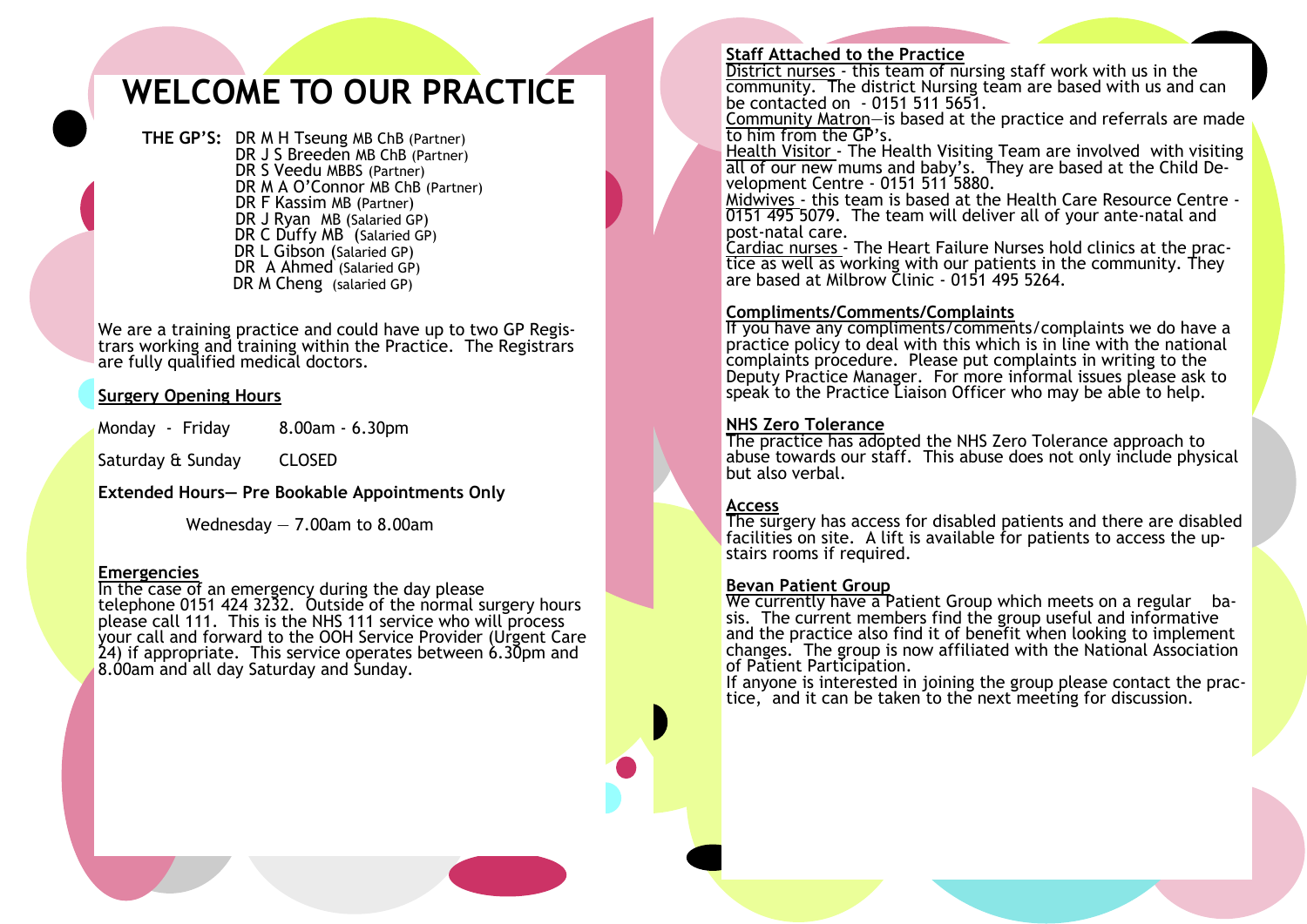#### **Additional Non-NHS Services**

Sickness Certificates for the first 7 days of illness are not provided by the doctors. If a certificate is needed this will be classed as a private certificate.

Forms/letters e.g. sickness insurance, holiday cancellation, fitness to fly, etc, should be left at reception and will normally be available for collection within a 14 day period provided the appropriate GP is available.

Examinations, e.g. employment, fitness to drive, insurance, are not undertaken during surgery times. Special arrangements can be made to accommodate such requests.

**PLEASE NOTE THAT CHARGES ARE MADE FOR THE ABOVE NON-NHS SERVICES**

#### **Practice Staff**

Practice Manager/Deputy Practice Manager— Available to assist with any administrative or non-medical aspects of your healthcare. They will also deal with any complaints or suggestions you may have. Receptionists— Our team are the first point of contact and are there to help you by making appointments, dealing with your visit requests and giving you the results of your investigations, after the GP has checked them. They are able to advise you of the best time to contact the doctors/nurses by telephone and are happy to pass on messages to them for you.

Secretarial/Administration - deal with all referrals to hospital consultants as well as calling patients in to the practice if in need of any specialised clinic appointments. They will be happy to assist you with any queries you may have with these matters.

Practice Nurses- Runs their own clinics and are specifically trained in heart disease, diabetes and respiratory disease. They are also available for help and advice on vaccination for foreign travel, family planning and cervical smears. Appointments to see the nursing staff can be made via reception.

Health Care Assistants— Offer BP checks, New Patient

Medicals, Health Check Plus Medicals, Asthma/COPD reviews, INR monitoring, Spirometry, Ambulatory BP Monitoring, ECG's. Appointments can be made via reception.

Clinical Pharmacist— runs her own clinics to provide expert advice on medication. She may also contact patients following discharge from hospital regarding new/changes in medicines.

#### **Consultations**

All consultations for surgery are by appointment, and can be made in person, over the phone or by using the online booking service. Although you are registered with one doctor, you are free to see whichever you choose, however, this depends on availability.

You are able to book a GP appointment in advance. On the day appointments are available on a daily basis with one of the GP's on call. These appointments are for **one** medical condition that needs to be seen by a GP that day. These can be booked daily from 8.00am. You will need to book in advance to see the doctor of your choice at a specific time. **If you are unable to attend your appointment please let us know as early as possible so that it can be offered to other patients requiring an appointment.** 

If you need a doctor in an emergency you will always be seen on the same day. However, you may not see the doctor of your choice at the time of choice. Appointments with the GPs are available each weekday morning and again in the evening. Start and finish times may vary depending on what doctor you are seeing. You may be offered an appointment with the GP Extra service which provides access to a GP or health care professional outside of practice hours in the evening and at weekends.

#### **Home Visits**

Our Doctors typically see at least four patients in the Practice in the time it takes to carry out a single home visit and it is for this reason we ask patients to come to the surgery. Children can nearly always be wrapped up and brought to the surgery where there are better facilities for diagnosis and treatment. If a home visit is necessary please ring before 11am. GP's will triage visits before leaving the surgery.

**HOME VISITS ARE FOR HOUSEBOUND PATIENTS ONLY**